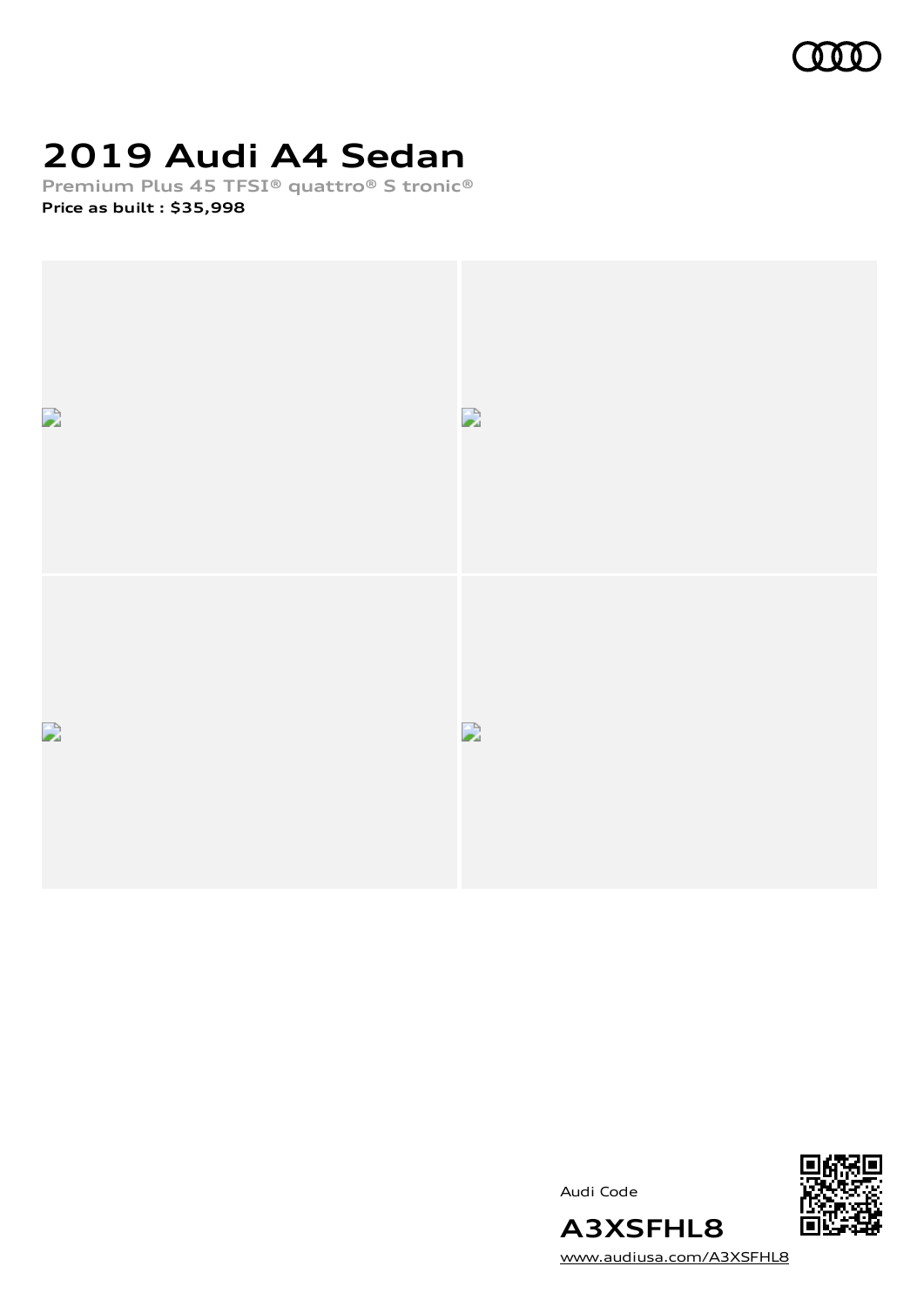# **Summary**

#### **Audi 2019 Audi A4 Sedan** Premium Plus 45 TFSI® quattro® S tronic®

**Price as buil[t](#page-8-0)** \$35,998

### **Exterior colour**

Ibis White

## $\overline{\phantom{a}}$

### **Further Information**

|                 | No           |
|-----------------|--------------|
| Mileage         | 30,890 miles |
| Type of vehicle | Used car     |

**Warranty**

### **Interior colour**

| Seats     | Nougat Brown |
|-----------|--------------|
| Dashboard | Black        |
| Carpet    | <b>Black</b> |
| Headliner | Black        |

#### **Audi Code** A3XSFHL8

**Your configuration on www.audiusa.com** [www.audiusa.com/A3XSFHL8](https://www.audiusa.com/A3XSFHL8)

**Commission number** 923400d00a0e09a80adf

### **Technical Specifications**

| Engine type                  | 2.0-liter four-cylinder                       |
|------------------------------|-----------------------------------------------|
| stroke                       | Displacement/Bore and 1,984/82.5 x 92.8 cc/mm |
| Torque                       | 273 lb-ft@rpm                                 |
| Top track speed              | 130 mph mph                                   |
| Acceleration (0 - 60<br>mph) | 5.6 seconds seconds                           |
| Recommended fuel             | Premium                                       |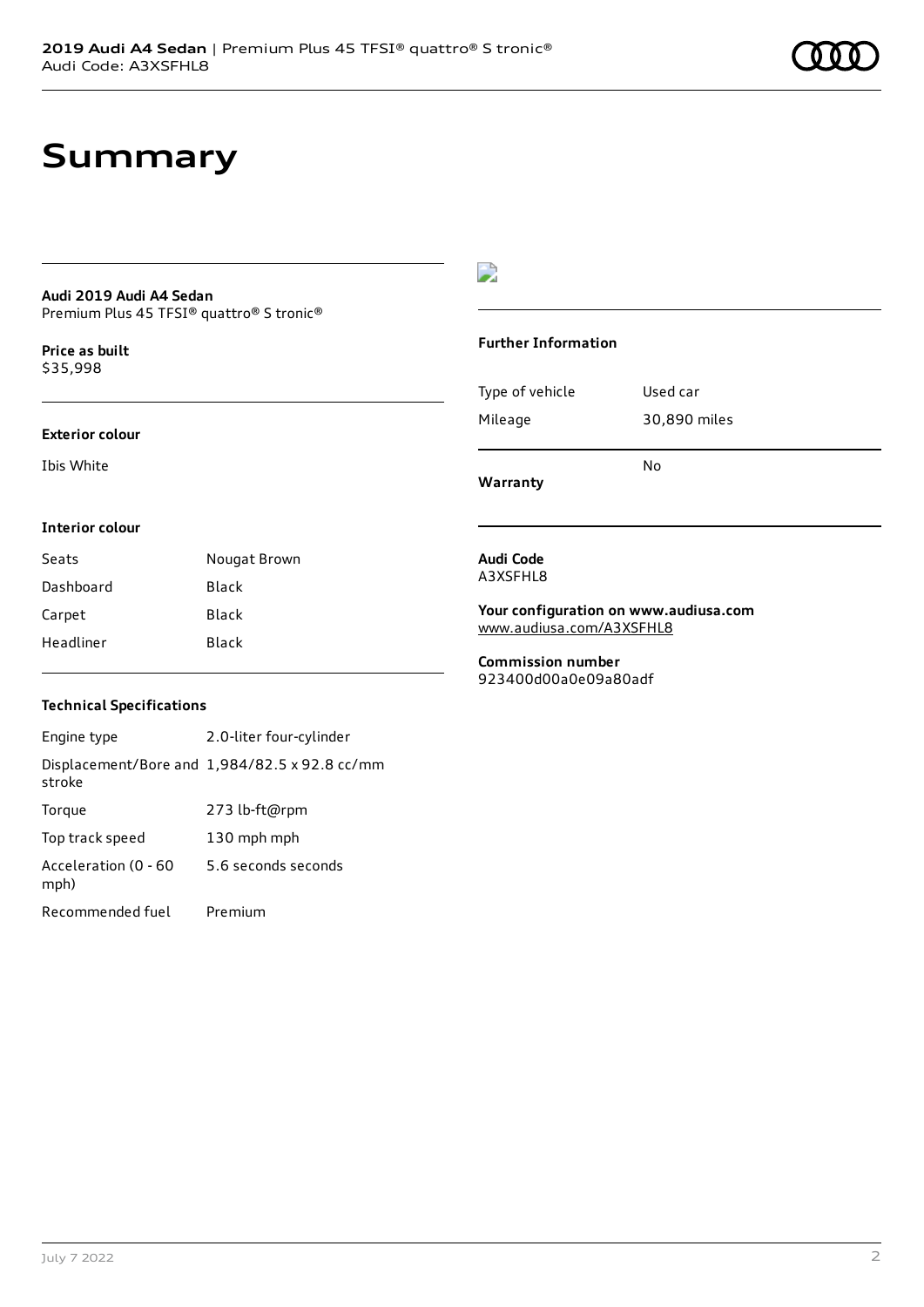

# **Standard features**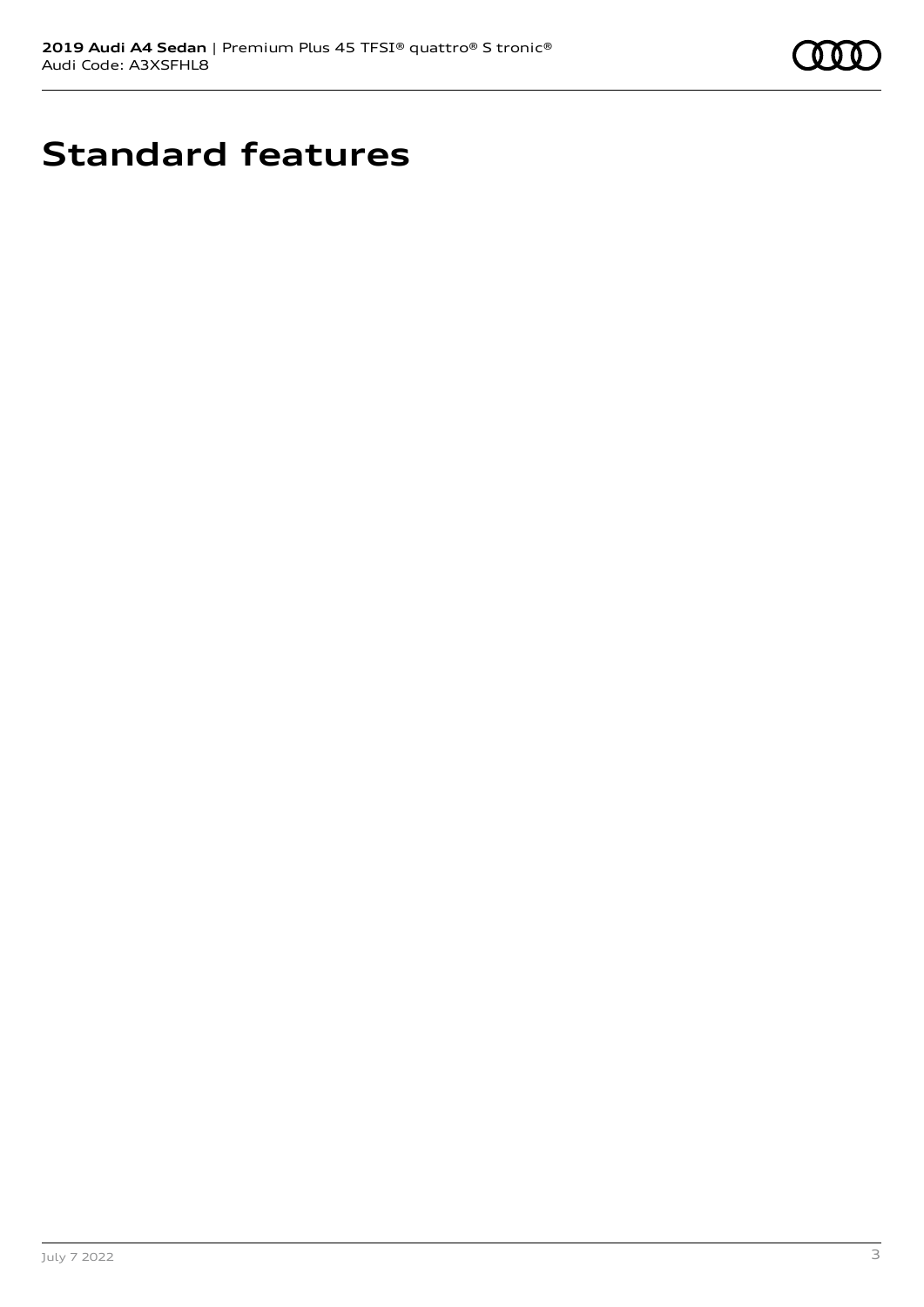# **Dealer remarks**

CERTIFIED PRE-OWNED, 4 YEARS OR 50,000 MILES FROM ORIGINAL IN-SERVICE DATE PLUS ONE YEAR UNLIMITED MILES, ONE OWNER, CLEAN CARFAX, ACTIVE AUDI CARE, 2019 Audi A4, Premium Plus package, Alarm system with interior motion sensor, Audi advanced key, Parking system plus, LED headlights, Audi side assist with pre sense rear, Audi MMI Navigation plus, Audi virtual cockpit, Bang & Olufsen sound system, Ventilated front seats, Ibis White exterior, Nougat Brown interior, and much more!

Own a vehicle that passed a 300+ point dealer inspection process that is brought up to new car standards and comes with competitive rates as well as a 5yr/unlimited mile warranty (beginning from vehicle's original in-service date). 24/7 Roadside assistance! 12- year Limited warranty against Corrosion Perforation, regardless of mileage. Our highly trained technicians inspected this vehicle and reconditioned it to Sonic Safety Standards. All recommended services are complete. While every reasonable effort is made to ensure the accuracy of this information, please verify any information in question with Audi West Houston. Please chat, email or call today and request your VIP Appointment to enjoy the Sonic Automotive Sonic Price Experience for yourself. Call 1-888- 445-6998 Visit AUDI WEST HOUSTON at 15865 Katy Fwy, Houston Tx, 77094!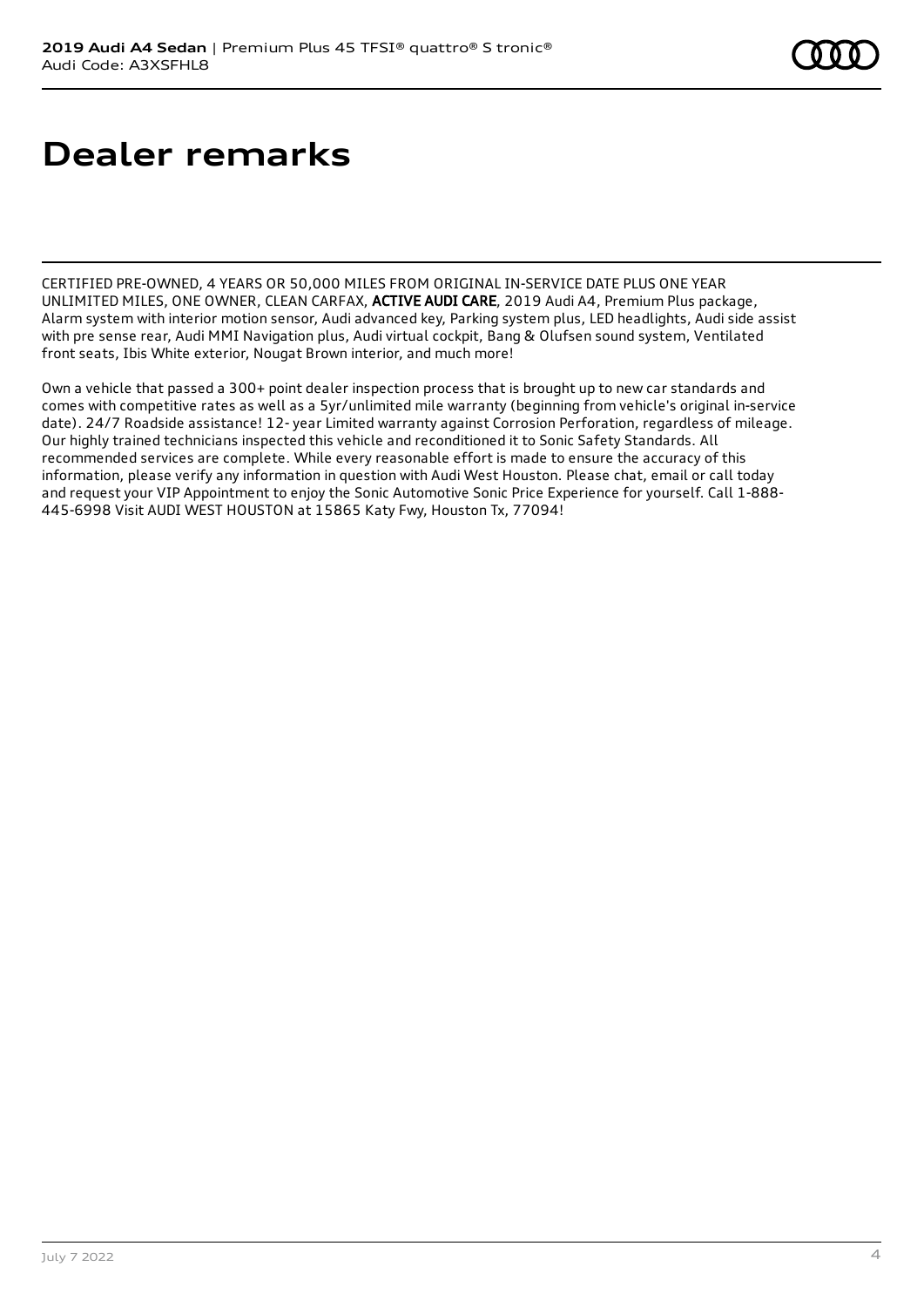# **Technical Specifications**

## Engine type 2.0-liter four-cylinder

**Engineering | Performance**

| Acceleration (0 - 60 5.6 seconds seconds<br>mph) |                                               |
|--------------------------------------------------|-----------------------------------------------|
| Power Level                                      | 45                                            |
| Engine block                                     | Cast-iron                                     |
| Induction/fuel injection Turbocharged/TFSI®      |                                               |
| Cylinder head                                    | Aluminum-alloy                                |
| Max. output ps/hp                                | 248 @ rpm                                     |
| stroke                                           | Displacement/Bore and 1,984/82.5 x 92.8 cc/mm |
| Top track speed                                  | 130 mph mph                                   |
| Torque                                           | 273 lb-ft@rpm                                 |
| Valvetrain                                       | 16 valve DOHC with Audi valvelift             |

### **Transmission | Drivetrain**

| Gear ratios: 6th         | 0.508:1                                                                                                     |
|--------------------------|-------------------------------------------------------------------------------------------------------------|
| Gear ratios: Final Drive | 4.270:1                                                                                                     |
| Gear ratios: 7th         | 0.386:1                                                                                                     |
| Gear ratios: 4th         | 1.057:1                                                                                                     |
| Transmission             | Seven-speed S tronic <sup>®</sup> dual-clutch<br>transmission with quattro <sup>®</sup> all-<br>wheel drive |
| Gear ratios: 5th         | 0.738:1                                                                                                     |
| Gear ratios: 2nd         | 2.190:1                                                                                                     |
| Gear ratios: 3rd         | 1.517:1                                                                                                     |
| Gear ratios: Reverse     | 2.750:1                                                                                                     |
| Gear ratios: 1st         | 3.188:1                                                                                                     |

### **Electrical system**

| Alternator | 14 Volt - 110-150A  |
|------------|---------------------|
| Battery    | 12 Volt - 420A/70Ah |

### **Steering**

| Steering type                             | Electromechanical speed-sensitive<br>power steering system |
|-------------------------------------------|------------------------------------------------------------|
| Turning diameter, curb-38.1 ft<br>to-curb |                                                            |
| Steering ratio                            | 15.9:1                                                     |

#### **Suspension**

| Front axle | Five-link front independent steel<br>spring suspension |
|------------|--------------------------------------------------------|
| Rear axle  | Five-link rear independent steel<br>spring suspension  |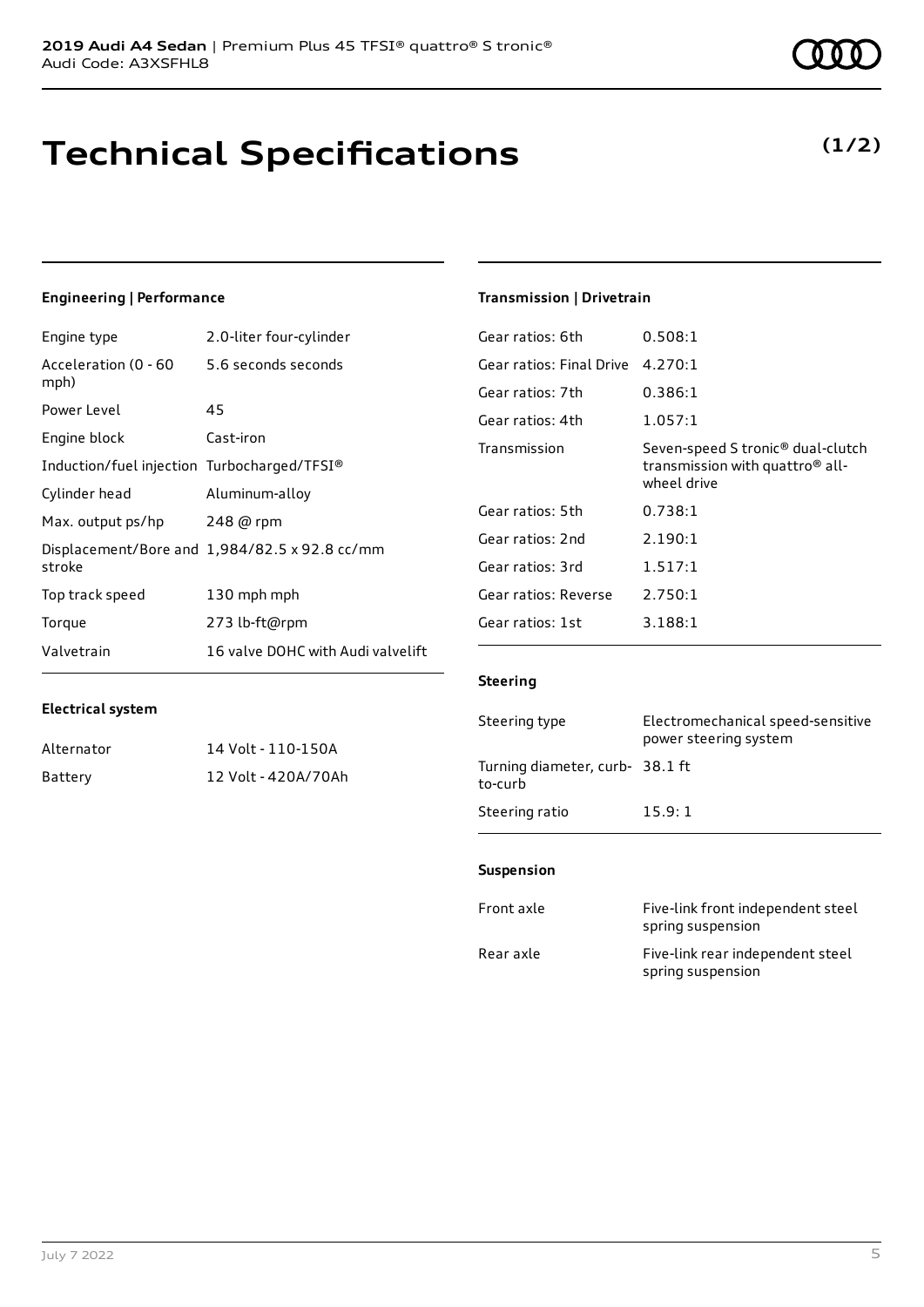# **Technical Specifications**

## **Brakes**

| Front brakes                                                                                                                | 13.3 (ventilated disc) in           | Seating capacity                | 5                     |
|-----------------------------------------------------------------------------------------------------------------------------|-------------------------------------|---------------------------------|-----------------------|
| Rear brakes                                                                                                                 | 13.0 (ventilated disc) in           | Shoulder room, rear             | 54.5 in               |
| Parking brake                                                                                                               | Electromechanical                   | Head room with front<br>sunroof | 38.9 in               |
| <b>Body</b><br>Material<br>Lightweight construction<br>technology - multi-material body<br>construction (steel and aluminum |                                     | Leg room, rear                  | 35.7 in               |
|                                                                                                                             |                                     | Shoulder room, front            | 55.9 in               |
|                                                                                                                             |                                     | Head room with rear<br>sunroof  | 37.4 in               |
| composition) and multistep anti-                                                                                            | Leg room, front                     | $41.3$ in                       |                       |
|                                                                                                                             | corrosion protection                | Cargo volume, rear              | $13.0/-$ cu ft, cu ft |
| Corrosion protection                                                                                                        | Multistep anti-corrosion protection | seatbacks up/folded             |                       |

**Interior measurements**

### **Warranty | Maintenance**

| Warranty    | 4-Year/50,000 mile Audi New<br>Vehicle Limited Warranty                                  |
|-------------|------------------------------------------------------------------------------------------|
| Maintenance | 12-month/10.00 mile (whichever<br>occurs first) NO CHARGE first<br>scheduled maintenance |

### **Exterior Measurements**

| Height                           | 56.2 in   |
|----------------------------------|-----------|
| Overall width without<br>mirrors | 72.5 in   |
| Length                           | 186.1 in  |
| Wheelbase                        | 111.0 in  |
| Drag coefficient                 | $0.27$ Cw |
| Overall width with<br>mirrors    | 79.6 in   |
| Track rear                       | $61.2$ in |
| Track front                      | 61.9 in   |
| Curb weight                      | 3,627 lb  |

# **(2/2)**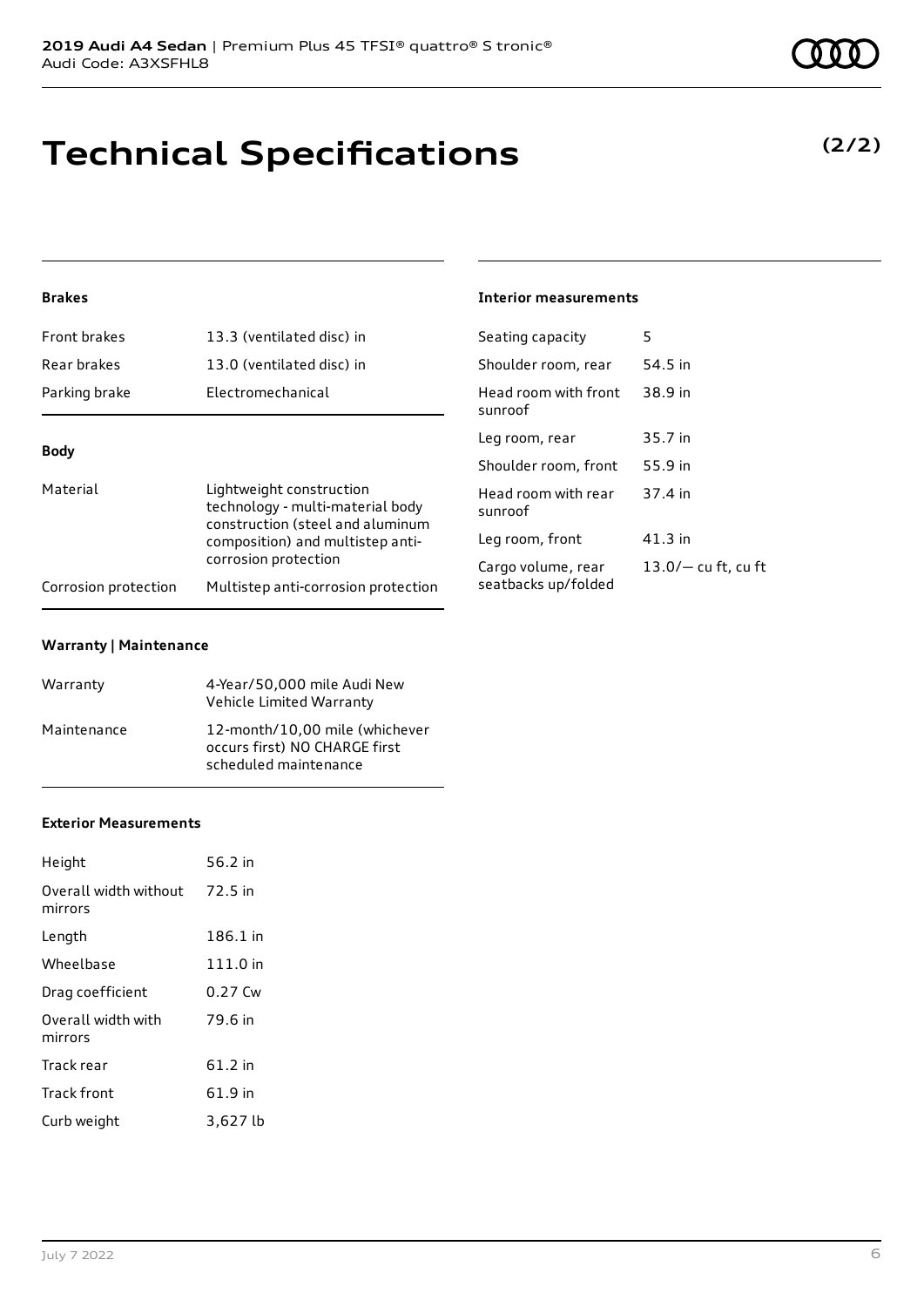# **Consumption- and emission**

### **Consumption by NEDC**

| urban       | $23$ mpg |
|-------------|----------|
| extra-urban | 34 mpg   |
| combined    | 27 mpg   |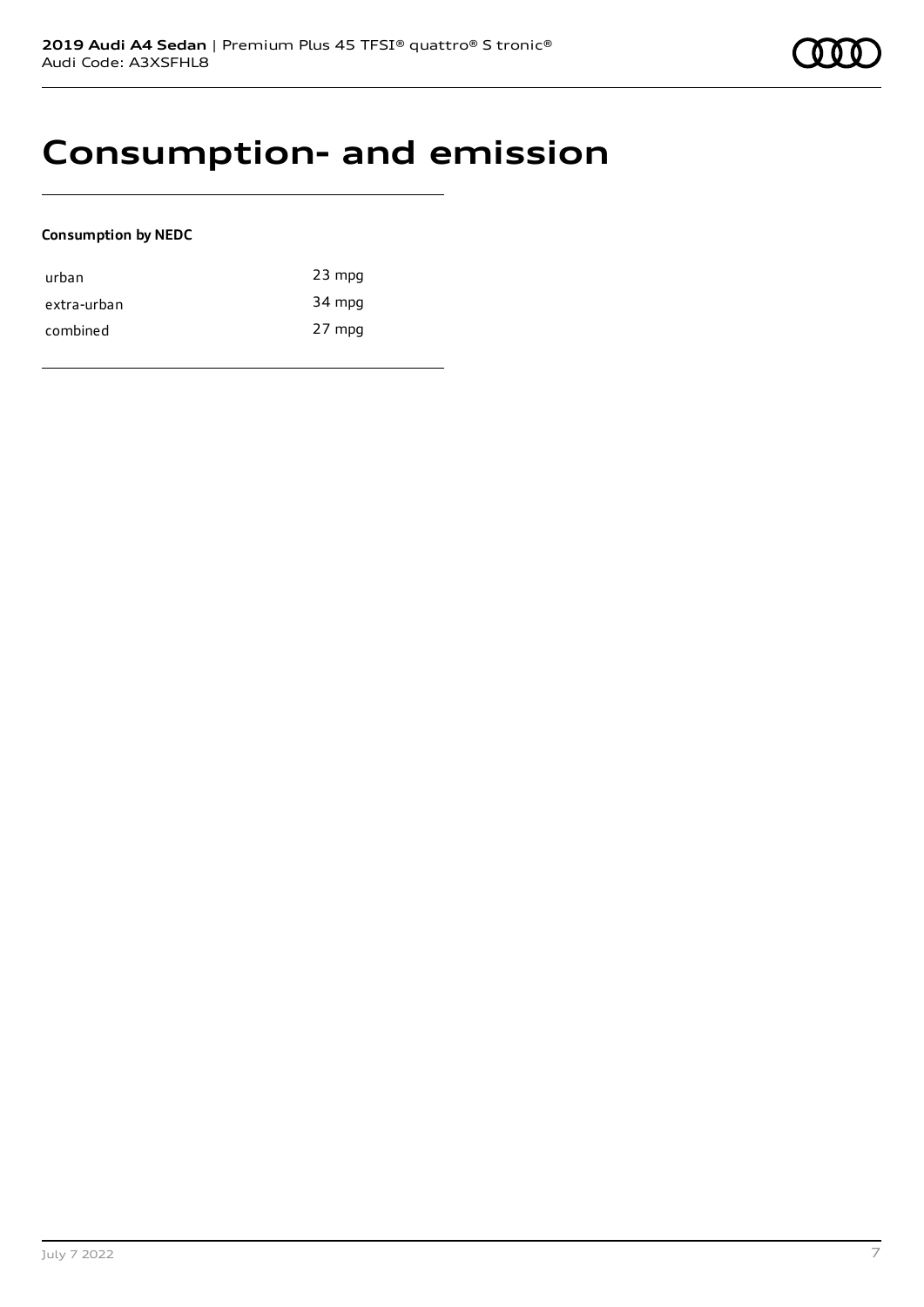# **Contact**

Dealer **Audi West Houston**

15865 Katy Fwy. 77094 Houston TX

Phone: +12818993400 FAX: 2818993493

www: [https://www.audiwest.com](https://www.audiwest.com/)